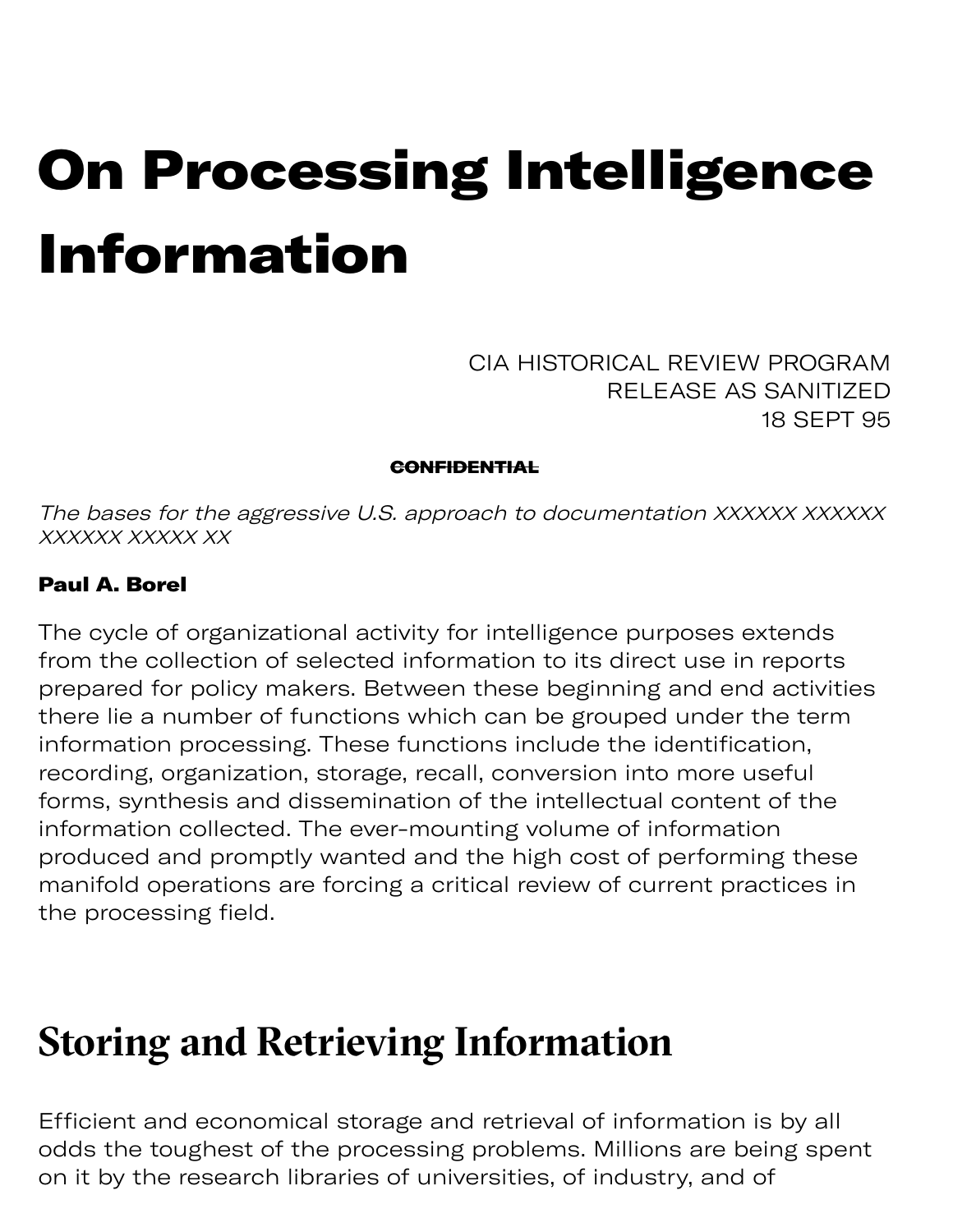government. Even as we meet here today, an international conference is under way in Washington at which new means of storing and searching for scientific information are being discussed.

For intelligence, storing and retrieving information is a particularly vexing problem. Our Document Division alone processes daily an average of some 1,500 different intelligence documents, received in an average of 15 copies per document. This is exclusive of special source materials, cables, newspapers, press summaries, periodicals, books, and maps. Since these reports come from scores of different major sources, the daily volume fluctuates and shows lack of uniformity in format, in reproduction media, in length and quality of presentation, and in security classification. As they come in they must be read with an eye to identifying material of interest to some 150 different customer offices or individuals.

We have a general library of books and periodicals, whose operations approximate those of the conventional library. We have several registers (in effect special libraries) through which we handle special source materials, biographic data on scientists and technicians, films and ground photographs, and data on industrial installations. Most of these materials are subject to control through indexes of IBM punched cards.

We have a collection of two million intelligence reports miniaturized by microphotography. Short strips of film are mounted in apertures on IBM punched cards filed in numerical sequence. Access to these cards, from which photo reproductions can be made, is obtained through an organized index of IBM cards now numbering eight million. Thus access to the document itself is indirect, through codes punched into the index cards to indicate subject, area, source, classification, date and number of each document. The data on index cards retrieved in response to a particular request is reproduced on facsimile tape and constitutes the bibliography given the customer. This system-which seeks to fit a given request with the relevant "intelligence facts" on hand-we call the Intellofax system.

These then are our assets. I'll say no more at this time about problems in connection with the general library, or those of operating our registers, since they are in many respects variations on the theme of our concern with the effective operation of the Intellofax system.

Demands made on our document collection stem from three types of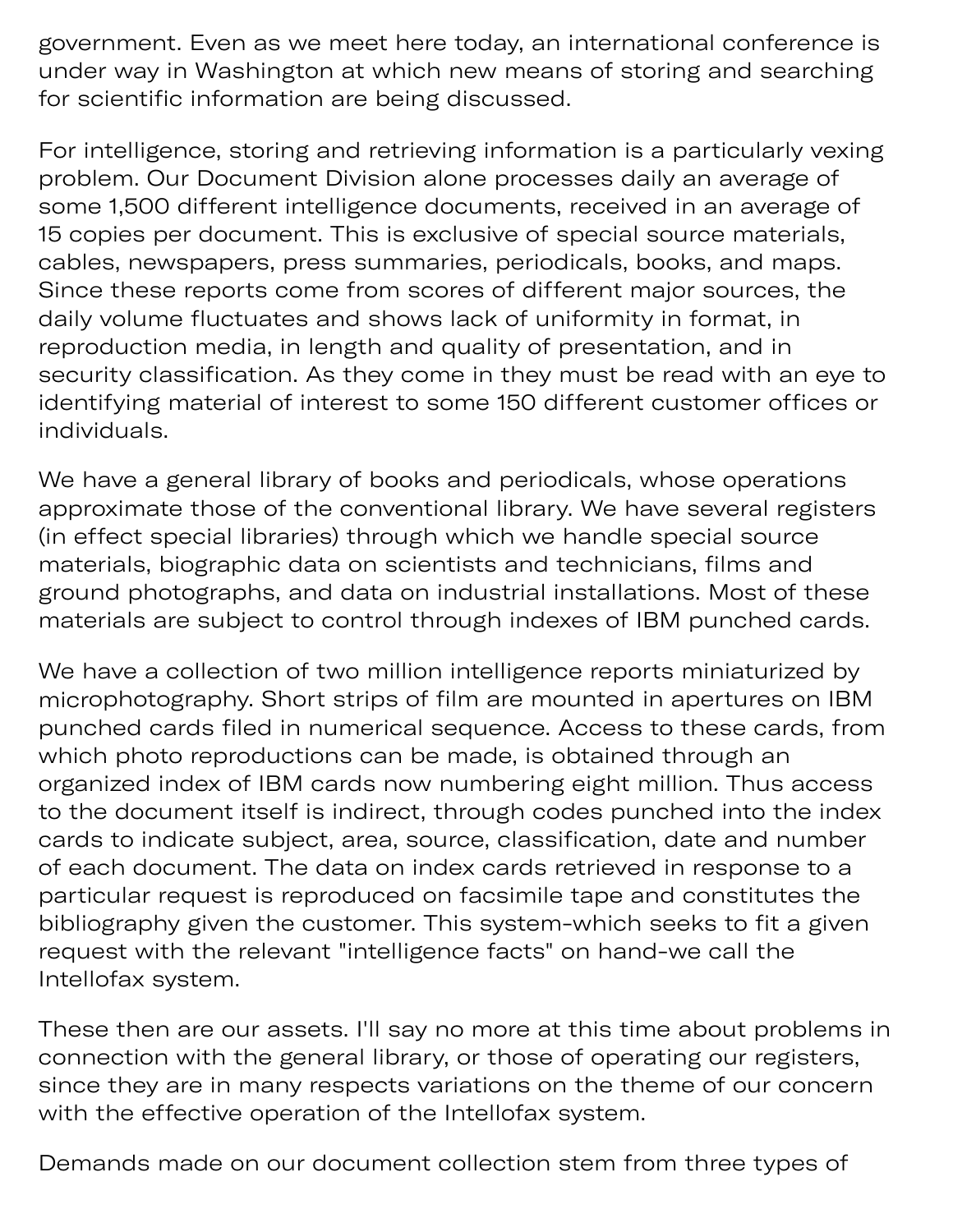Requests for a spedfic document to which the analyst has a reference or citation;

Requests for a specific bit of information in answer to a specific question;

Requests for all information relevant to a subject which may or may not be well defined.

Our major difficulties are almost all connected with the last of these three, the one which requires a literature search. In searching unclassified literature we rely on commercially produced reference aids, but in searching classified materials we use the Intellofax punched card index. This index we would use to retrieve, for example, information responsive to a request for "anything you have on the movement of iron ore from Hainan to Japan between 1955 and 1958, classified through Secret, and exclusive of CIA source material."

Intellofax is a high-cost operation. Only 10 to 15 per cent of the questions put to the information section of our Library are answered by literature search; yet some 30 people are used in the necessary coding, and another 50 to 60 in IBM and auxiliary operations exclusively in support of Intellofax. On the other hand, some portion of this cost would be incurred in operating any alternative system even at minimum level; and Intellofax makes possible the organization of bibliographic material in various forms and at speeds which would not be practical under a manual system.

Search results, however, are not uniformly accurate. We recently tested the accuracy of the Intellofax system by having a task team of three analysts from a research office conduct a controlled experiment. Five subjects, corresponding to common types of reports produced by that office, were selected. The test indicated quite conclusively that the system does an efficient job of retrieving documents referring to specific objects or categories (trucks, factories, serial numbers), but that it is less satisfactory in handling a more general subject, such as industrial investments in China. A comparison with the analysts' own files showed very satisfactory Intellofax performance in retrieving documents placed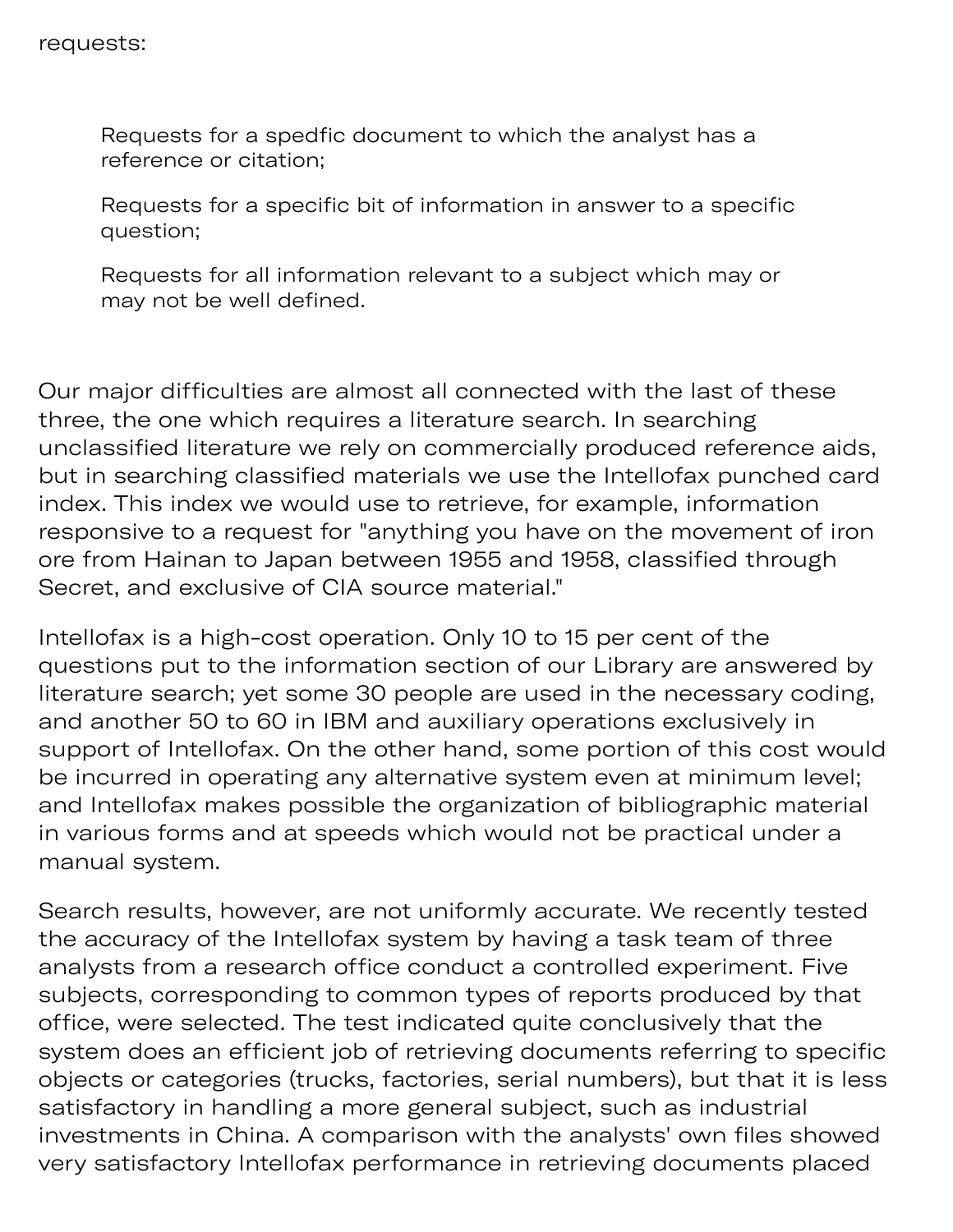in the system, but some documents in the analysts' files were not retrieved. Reruns with the same code patterns yielded consistent results.

The inaccuracies of the Intellofax system reflected in the above and other tests can be reduced by revising procedures and improving supervision, but they cannot be eliminated altogether. In literature search a set of symbols assigned to incoming documents is used to provide the searcher with a clue to the pertinence of any document to the request he is servicing. This set of symbols is in the nature of an index, but different people viewing these symbols may give them different interpretations. This makes the problem complex, for the determination that there exists a meaningful relation between even two pieces of information depends on many different, often subtle criteria which elude unequivocal symbolic representation.

The solution of the accuracy problem would appear to turn on the ability to develop a master set of symbols, a Code, large enough to cover an extremely wide variety of subjects and areas and small enough to be contained on an index card, one applicable to diverse documents containing fragmentary, fugitive and often seemingly unrelated information, and at the same time conducive to uniform application initially by those coding incoming documents and later by those seeking to retrieve them. To prepare such a Code is a tough assignment today. The job is not likely to be easier for some time.

It is relevant at this point to invite your attention to the views on this subject of the Working Party organized last year XXXXX XXXXX XXXXX XXXXX to examine the possibility of establishing a common reference service

XXXX XXXXX XXXXX XXXXXX XXXXXXXX XXXXX XXX XXXXXXX XXXXX XXXXXX XXXXX XXXXX XXXXX XXXXXX XXXXX XXXXX XXXXX XXXXX XXXX books o f reference and finalized intelligence reports. It would be impracticable to try and include the welter of documents from which such finished reports are built up; even i f it were practicable, it would be an immense task beyond our resources. '

I disagree. Not as to the difficulty of the task or its relatively high cost, but as to its impracticability. I believe the solution lies in a) selectivity in identifying those documents to be held by the Center, and b) the organization of those documents into discrete collections, each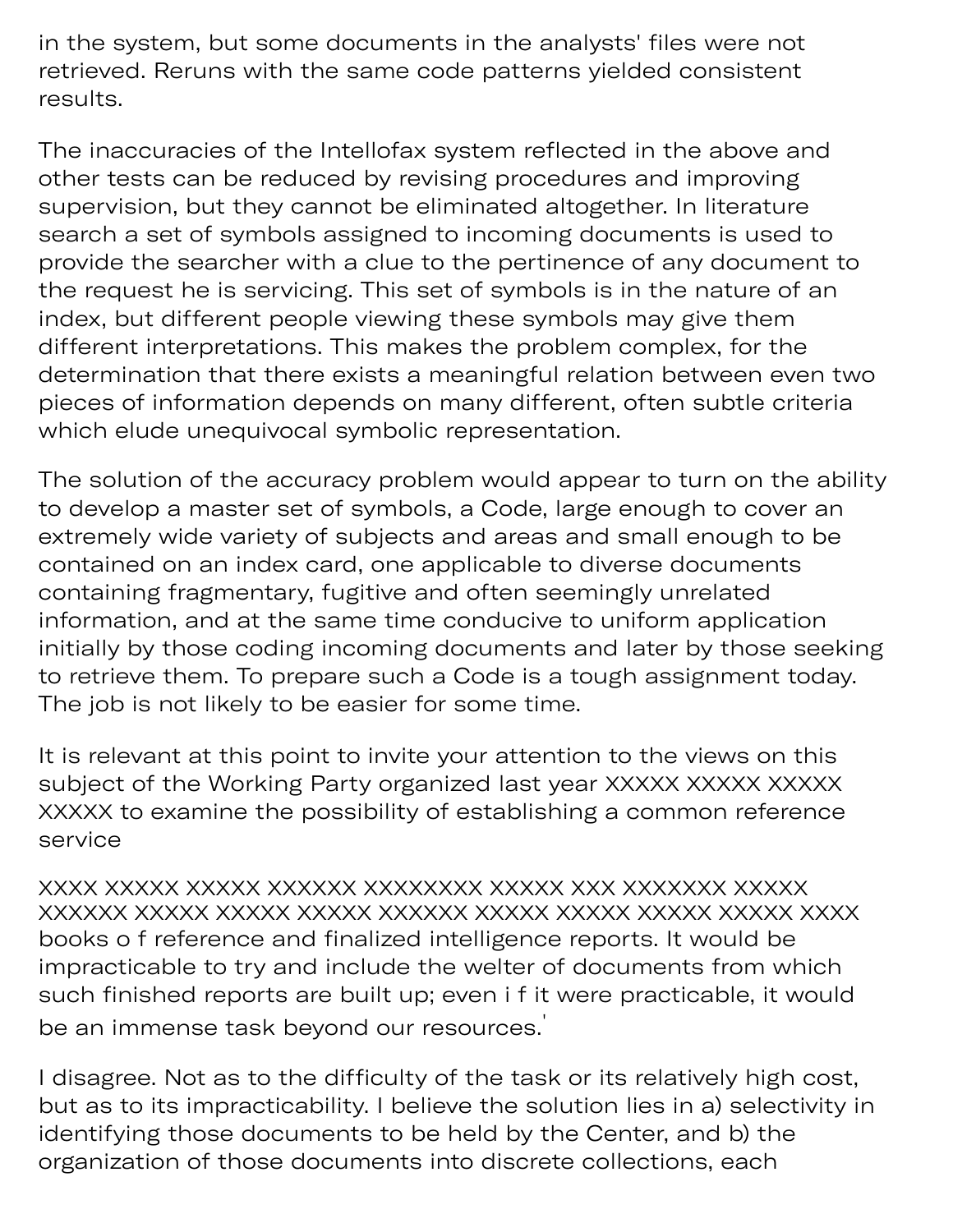controlled by an index suitable to its particular requirements. This is the aproach we have taken, more by accident than by design. Such an approach makes it possible to cope with small problems, even though the big problem may still be unmanageable.

### **Reference Service and the Research Function**

Where central reference services have been organized independent of research offices, it soon becomes evident that the functional line of demarcation between them and the research units is not clear. This becomes important when it results induplication of effort or, worse, in non-use of reference materials by the researcher laboring under the misimpression that he has all relevant documents in his possession. Today's researcher, like his predecessor, feels insecure without files which he can call his own. In such a situation we must have a proper regard for tradition, but sometimes it is difficult to distinguish tradition from inertia. Recently our Biographic Register, receiving a report published by a research office, found that failure on the part of the author to check the Register files had resulted in some one hundred errors or omissions.

It must be decided whether a reference service is to be active or passive, dynamic or static. To take a simple case, a passive approach to reference service would mean that reference personnel would merely keep the stacks of the library in order, leaving it to research analysts to exploit the collection. Under the active approach, on the other hand, reference analysts would discuss the researcher's problem with him and then proceed, as appropriate, to prepare a bibliography, gather apparently pertinent documents, screen them, check with colleagues in other departments for supplementary materials, make abstracts, have retention copies made of popular items in short supply, initiate a requirement for supplementary field service, or prepare reference aids. In CIA we aim at active rather than passive reference service. How active we are in a particular case is a function of the customer's knowledge of our services, his confidence in us, and how pressed he is to get the job done.

Once a separate facility has been set up to provide reference services it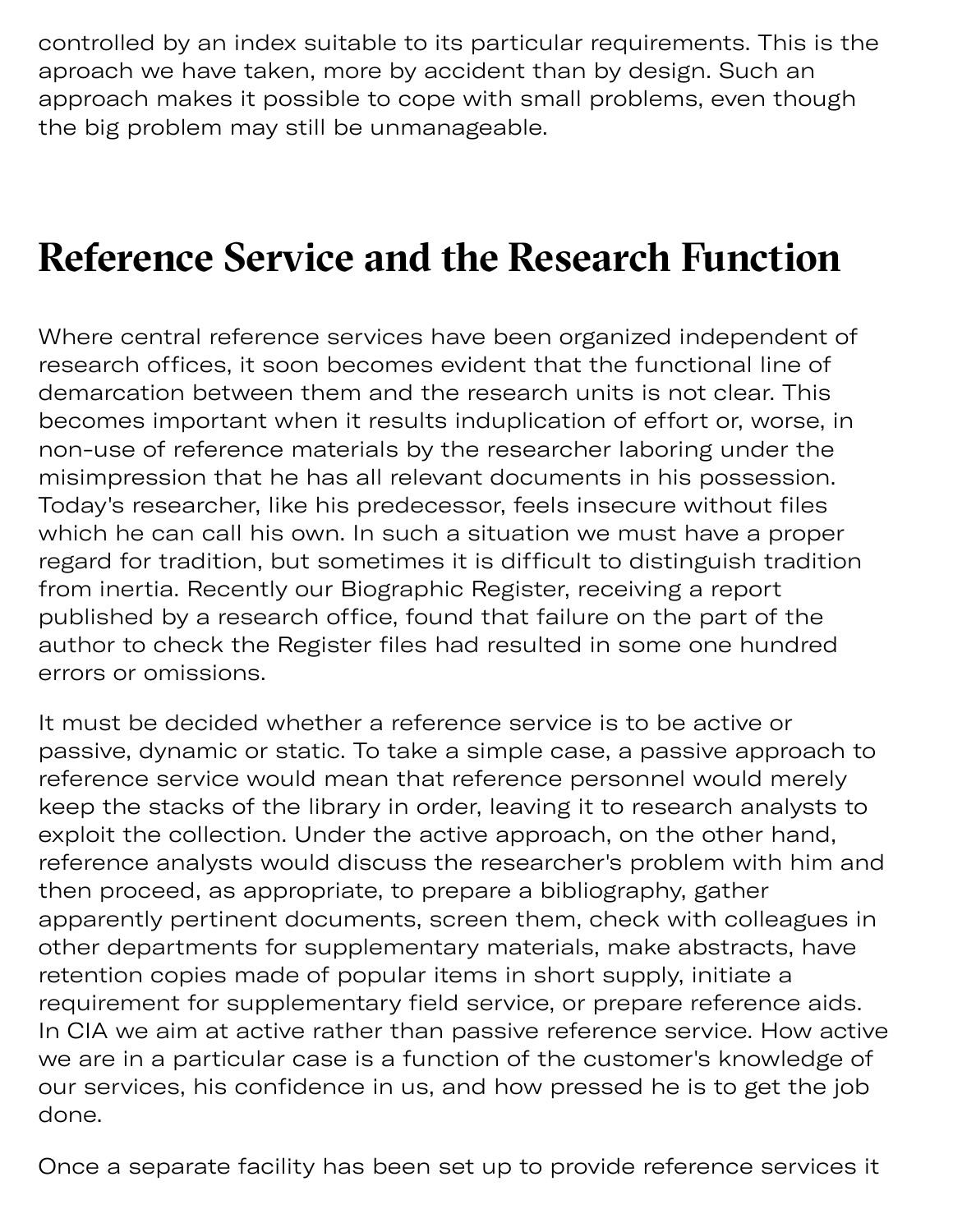is not long before it publishes. This comes about for several reasons, the least controversial of which is that a customer has made a specific request. Thus our science analysts may call for a compilation of biographic data on the individuals most likely to represent the Soviet Union at a forthcoming international conference on the peaceful uses of atomic energy. We call this type of publication a research or reference aid. Some are quite specific; others are more general, being prepared in response to a need generally expressed. A number of different customers may, for example, make known that it would be very helpful to have a periodic compilation of all finished intelligence reports and estimates for ready reference. Or the need may be implied rather than expressed: the reference analyst may note that over a period of time the demand on him for biographic data about Soviet scientists is heavy, many requests calling for much the same information furnished earlier to others. The result: the production of a major reference aid along the lines of our "Soviet Men of Science." And naturally it isn't long until a revised edition is called for.

ep y has b t up to provide the problem of the problem of the problem of the problem of the problem of the problem of the problem of the problem of the problem of the problem of the problem of the problem of the problem of

Criteria for determining when and when not to summarize information holdings in a general reference aid are elusive. It is similarly difficult to define the proper scope of the general reference aid. How far can it go before the researcher considers it an infringement on the research activity for which he is responsible? This question has implications beyond those readily apparent. Quite basic is the feeling among research personnel that they and their mission are a cut above the reference officer and his role. A manifestation of this attitude is the steady flow of competent people out of reference into research, with only a trickle coming the other way. I doubt whether the inconsistency of this position is appreciated in view of the joint effort required by research and reference activities to provide the soundest base possible for the research effort.

In my view the legitimate limits of the reference aid can best be arrived at in terms of the highest level of service expected of the reference officer. Stated simply it is this: to make known the availability of services and information the existence of which may be unknown to the researcher; and, given a task, to make the preliminary selection of materials to meet the particular need of a particular user. This may involve bulk-reduction operations (such as abstracting) to leave a smaller quantity of material containing everything pertinent to the user's problem, or conversion operations (such as translation) to get information in usable form. I would even say that the reference function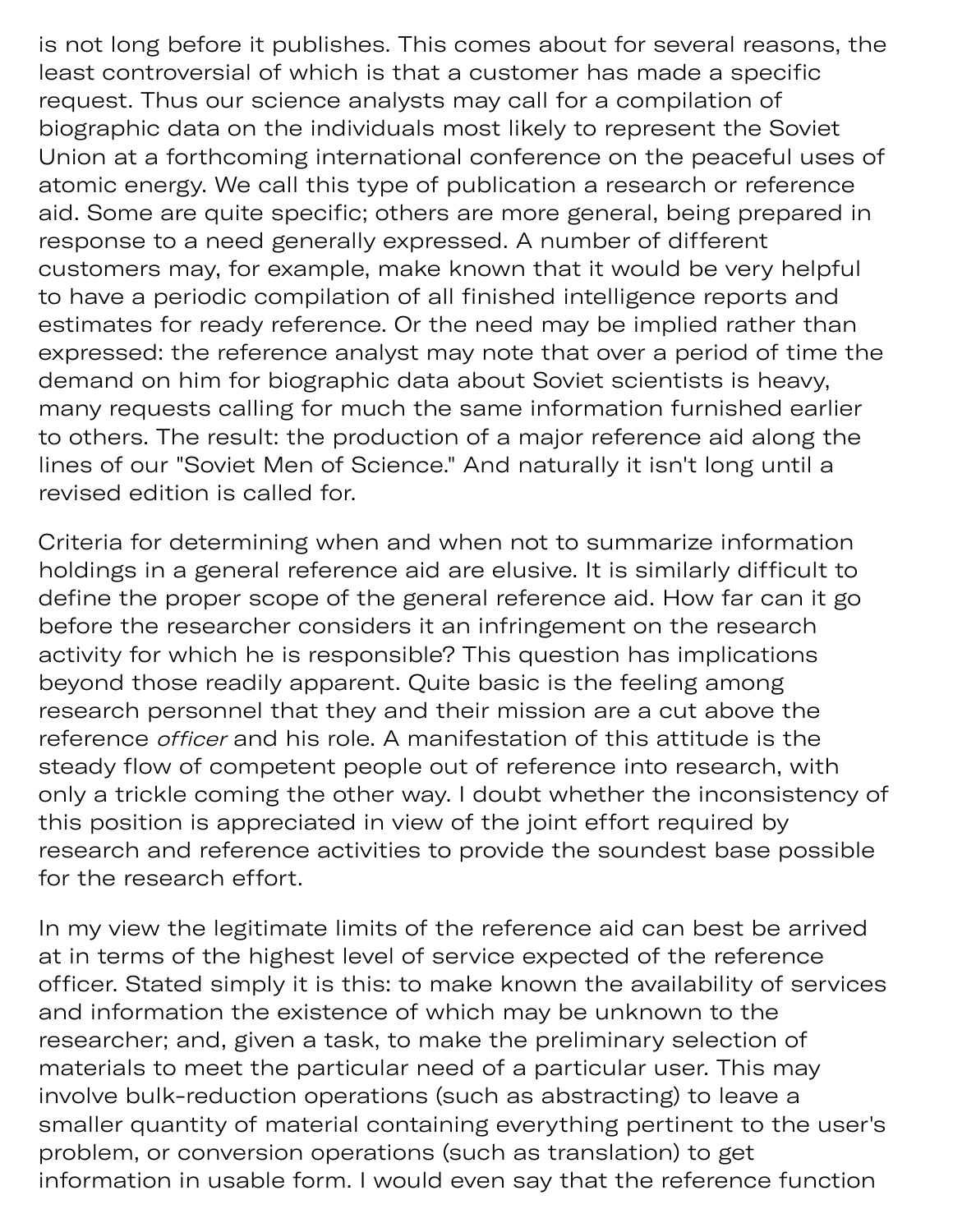includes evaluation, evaluation of the reliability of information. To the researcher must be left the determination of its significance for the present; to the estimator its significance for the future; and to the policy-maker the indicated course of action.

## **Machine Application to Documentation Problems**

In processing intelligence information, increases in efficiency may depend upon the adoption of techniques involving automata. This is especially the case when savings of time are sought. But as soon as you consider automation, that is, the inclusion in your processing system of a machine as an integral part of it, you are faced with the need to make decisions different in nature from those made with respect to the desirability of expanding staff or restricting functions. It is a difficult problem to achieve an optimum balance between man and machine. Among the many considerations involved there are two important ones which ought to be, but seldom are, fully explored before you commit yourself to a particular machine-you should accurately determine the net gain or loss in terms of time, space, manpower, and money; and you should be fully aware of the limitations of the machine and of its use by man. It is often more important to know what cannot be done with the machine than to look wholly to what can.

Nevertheless, I would again incline to disagree XXXX XXXXXX XXXXXXXX XXXXXX XXXXX XXXXXX XXXXXX XXXXX XXXXX XXXXX XXXXX XXX XX

In view of the great initial investment needed to launch [a mechanized] reference system], the very large and persistent requirement for coding, maintenance and other supervisory skill and the inevitable limitations o f machinery when applied to intelligence processes, we do not think the introduction o f such a system merits further examination.

No one would argue that large investments should be made in schemes unless they hold promise of relieving major problems. And the demands of a mechanized reference system for special skills are admittedly both high and persistent. However, these factors should be weighed in terms of the relative costs, not only the cost of alternative ways to solve the particular documentation problem, but also the cost of not solving it at all. We take exception to the conclusion that the limitations of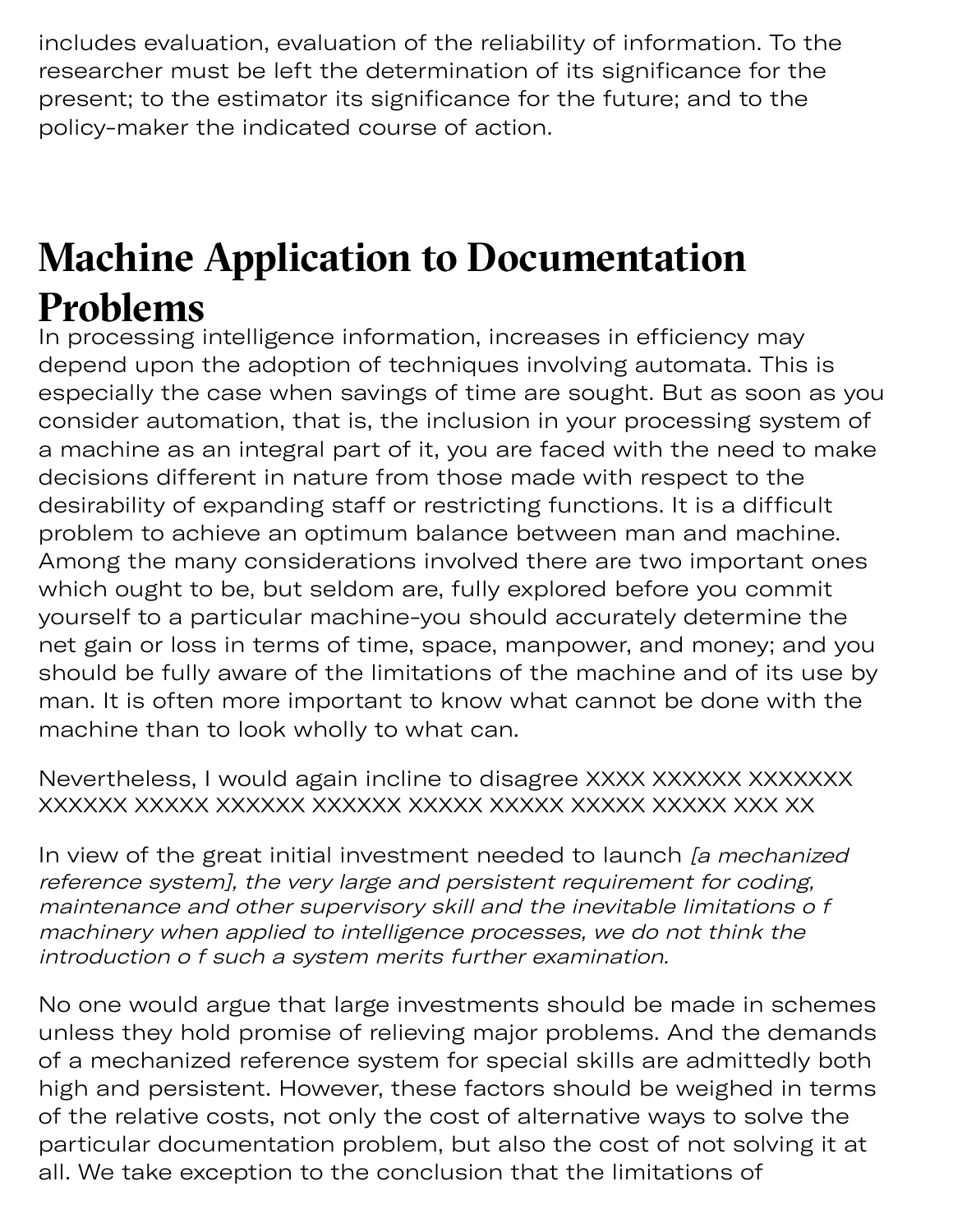machinery when applied to intelligence processes are "inevitable." We also believe it unwise to categorically dismiss the introduction of machinery as not meriting further examination. Limitations there are today and will continue to be. But those which are inevitable are fewer than is generally supposed. Only by daring and risking will we come to know how few are the real limitations of a mechanized approach to documentation. This philosophy is yielding promising developments in the fields of microphotographic storage, automatic dissemination, abstracting, and translation, all fields of particular concern today.

ep

Microphotography. Both Air Intelligence and CIA are testing a system developed by Eastman Kodak known as Minicard. This system in essence substitutes a 16 x 32 mm film strip for the present CIA system of IBM punched index cards corresponding to hard copy or film in the document storage file. Self-indexing Minicard document images are read electronically, not mechanically as IBM cards are. The characteristics of Minicard make possible a reduction of space requirements by a factor of 4, and an increase in speed of handling by a factor of 2. The new system is capable of a level of information manipulation and a degree of coding sophistication which gives promise of radically augmenting the contribution of the information fragment to the solution of reference problems requiring a search of the literature. And, contrary to present practice, the integrity of the file is maintained at all times.

Automatic Dissemination. Air Intelligence is testing a Document Data Processing Set designed by Magnavox. This is a general-purpose computer especially designed for problems requiring close correlation. Requests for information form the reference file against which incoming documents must be compared. Up to 20,000 words specifying the subjects and areas of interest, other qualifying data (such as evaluation or type of copy desired), and user identifications are stored to define the requirements of 160 users. When a document is to be disseminated, its subject and area coverage, previously coded and punched into paper tape, is fed into the machine. The machine searches its file of requirements and prints out a list of those who have requested such a document, the total number of copies needed, and the form in which it is wanted. Speed and uniformity of performance rather than financial economy is what the Air Force is after in this case.

Automatic Abstracting. Army intelligence and IBM are working on means for producing, entirely by automatic means, excerpts of Army field reports that will serve the purposes of conventional abstracts. At a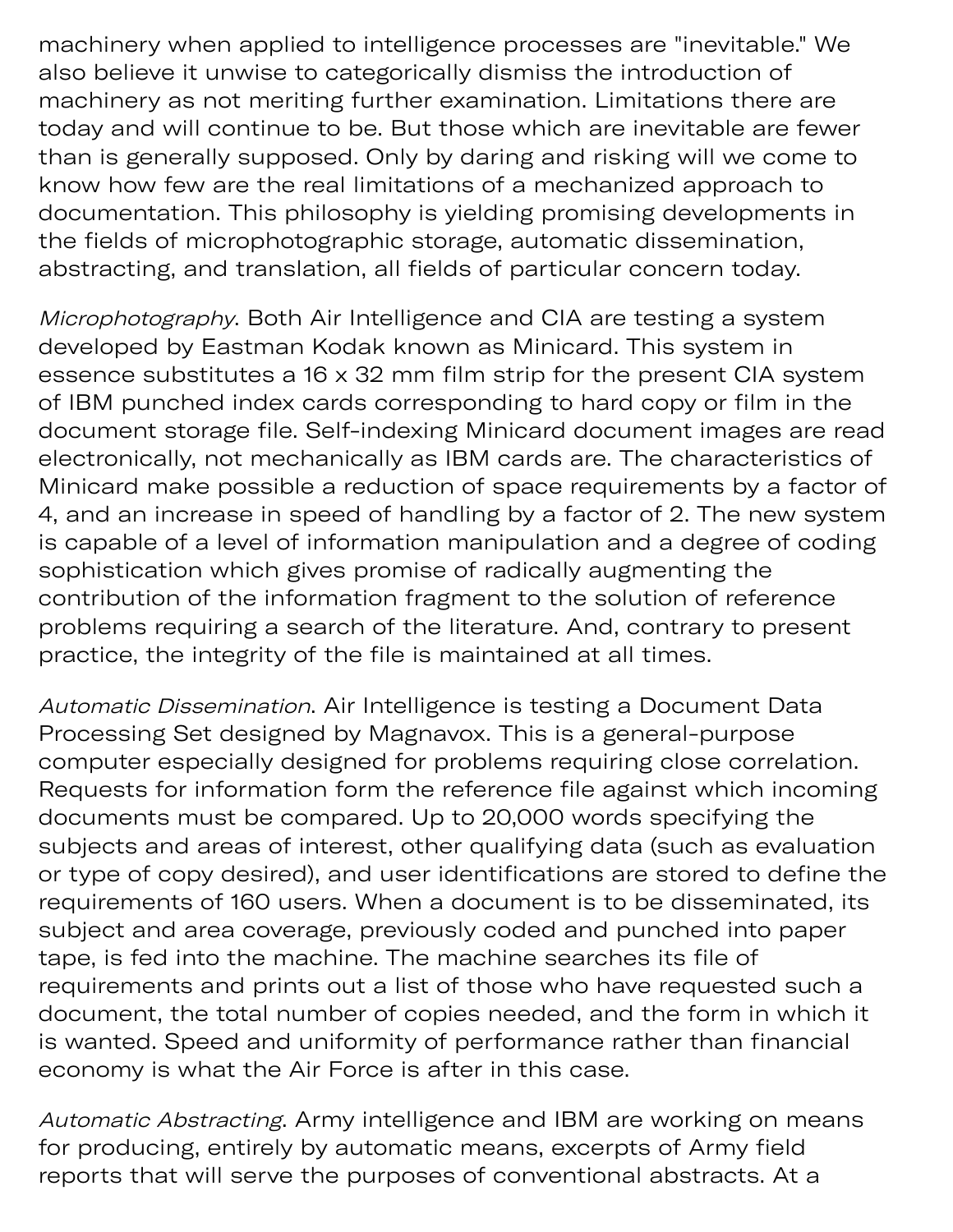recent demonstration the complete text of a report, in machine-readable form, was scanned by an IBM 704 data-processing machine and analyzed in accordance with a standard program. Statistical information derived from word frequency and distribution was used by the machine to compute a relative measure of significance, first for individual words and then for sentences. Sentences scoring highest in significance were extracted and printed out to become the "auto-abstract." Adoption of this method of producing abstracts of overseas reporting would require the use of a flexowriter in the field. When the original report is typed on stencil, a flexowriter tape would be produced simultaneously as a byproduct and would accompany the report to headquarters. There tapes in sequence would be fed into a computer and auto-abstracts printed out.

Mechanical Translation. The only successful Free World demonstration of machine translation to date took place on 20 August 1958, when a continuous passage of 300 sentences taken from Russian chemical literature was translated by the Georgetown University research group, under CIA and National Science Foundation sponsorship. An IBM 704 computer was programmed with the appropriate grammatical, syntagmatic and syntactic rules, and a Russian-English vocabulary was introduced into its memory system. The machine alphabetized the text, determined the lexical equivalents of the words, reconstructed the text, performed the necessary logical operations, and printed out the English translation. Only minor stylistic editing was required to make the product compare favorably with a translation made by a linguist. The rate of translation was about 24,000 words per hour. With improved input equipment (reading machines), rates up to 100,000 per hour are foreseen as possible. Research has already started on mechanical translation from Polish, Czech, Serbo-Croatian, French, Arabic, and Chinese. Soviet research in this field is considerably ahead of ours.

### **Outlook**

In closing this general review of aspects of the intelligence documentation problem, we should look briefly at certain trends which affect us all. First, channels for procuring publications and techniques for storing and retrieving the physical document are extensive and well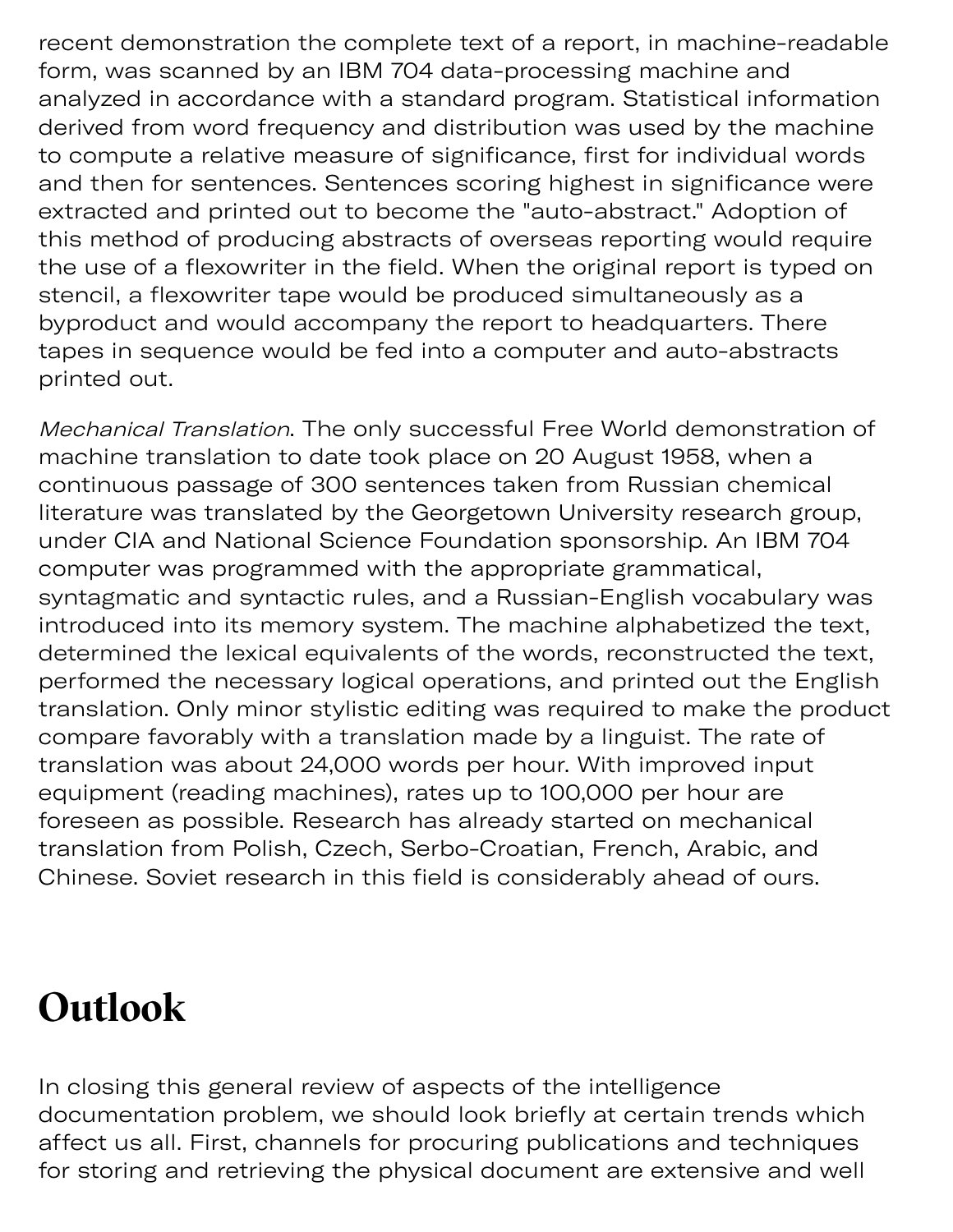oring a ving the phy developed. The immediate outlook is for no basic change in ways and means in this field, but rather an expansion and intensification of present methods.

Second, the type of reference or information service coming to be required will demand action primarily in preparing reference personnel to give assistance of higher quality than is given today. Reference tools will need to be improved also, but this is likely to follow if there is a more sophisticated reference officer to create a demonstrable need for them. The increase in amount and kinds of material available will call for more intense exploitation of it by the research analyst; he in turn will by necessity rely increasingly on the reference officer for first-cut selection and evaluation. Reference officers will therefore need greater subject competence, more language ability, and a wider training and experience in all aspects of intelligence documentation. Already a number of American corporations are using information specialists as members of research teams. This approach deserves testing in intelligence.

Third, in the field of literature searching, specialized schemes will be developed to fit the needs of specialized users. While general theory will continue to be developed, pragmatic approaches to problems based on an analysis of the way users employ services and exploit materials will play an increasingly important role. Proved systems employed by reference centers will be simplified and adapted for use by the individual analyst to enable him to control the literature he requires in his immediate possession. The analyst in turn will provide the central system with the means of subject retrieval in his specialized field as a by-product of the way he controls his files. In this field, machines will long continue to play a secondary role.

Fourth, the present and future demands for reference service will lead to increased use of machines where these can be introduced without jeopardizing the performance of essential intellectual operations. This fact and the increasing volume of information which must be processed will bring about more centralization. The problem then becomes one of insuring that central reference is at least as responsive to research needs as the reference facility which is an integral part of the research area. The solution is to be found in an approach which integrates the information-processing activities, wherever performed, into a single system within which collection, processing, and user components operate along well-defined lines.